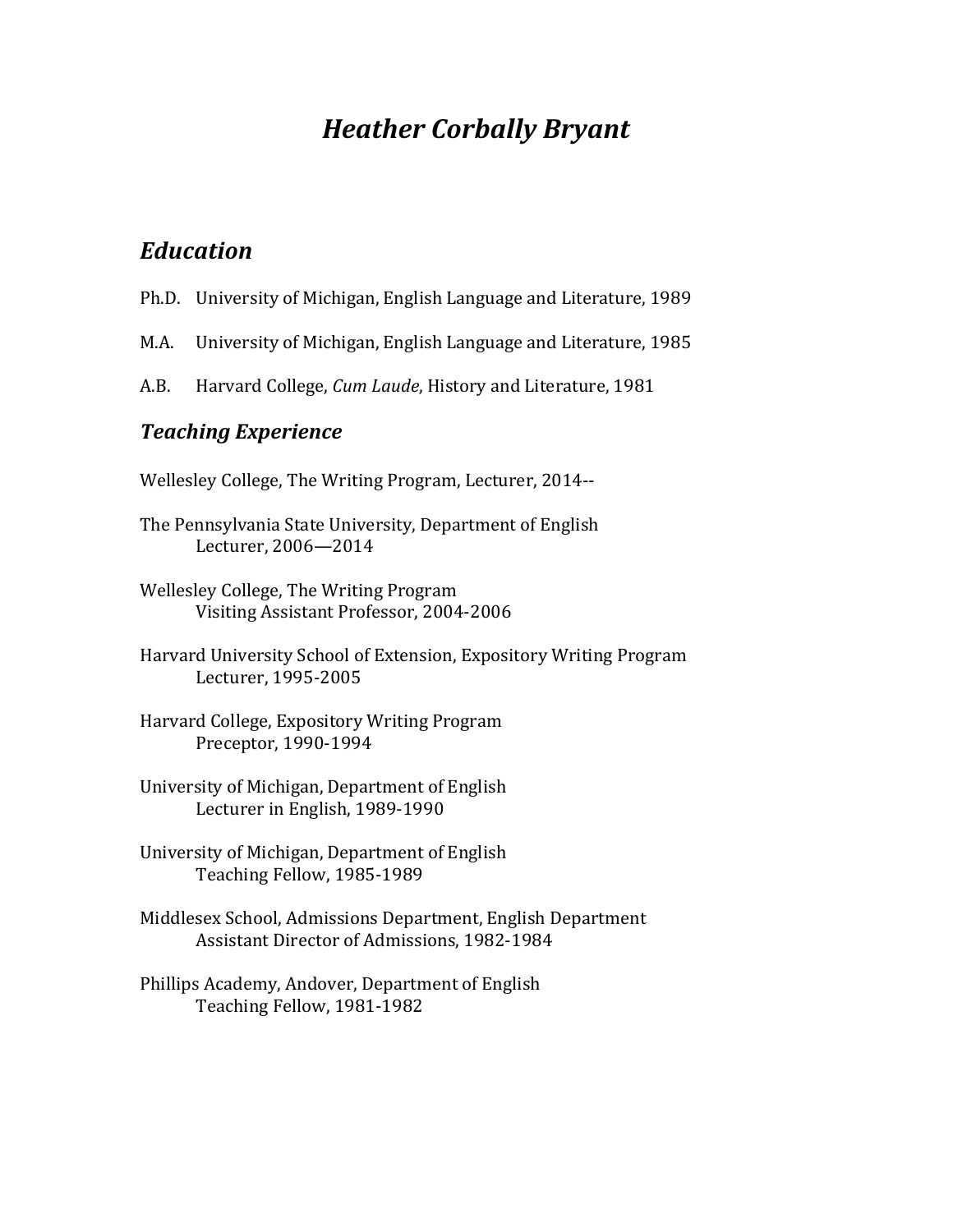### *Publications Books*

The Girl Who Slipped Away (Novel), under consideration

*Calypso* (Poetry Collection), under consideration

- Lottery Ticket (Chapbook) Parallel Press Series: University of Wisconsin, September 2013
- *Through Your Hands,* (Novel) Editor's Choice and Rising Star Selection, June 2011

*Cheap Grace,* (Finishing Line Press) May 2011

*How Will the Heart Endure: Elizabeth Bowen and the Landscape of* War, Ann Arbor: University of Michigan Press, 1992

#### *Articles*

*The Horizon is in Danger*, Review of Medbh McGuckian's My Love Has Fared Inland, *Irish Literary Supplement*, April 2012.

- *A Bequest of Her Own: The Reinvention of Elizabeth Bowen*, *New Hibernia Review* 12.2  $(2008): 46-62$
- *Old Gambling House* (Poem), *In Other Words*, Western Reading Services, October 2007:64
- Review of Elizabeth Grubgeld, *Anglo-Irish Autobiography: Class, Gender, and the Form of Narrative, New Hibernia Review* 9:2, Summer 2005
- "*A Particular Flair, A Hound's Nose, a Keen Scent": Sean O'Faolain's Editorship of The Bell,'" Eire-Ireland* Winter 1994
- *Critics, Artists, and Interlocutors* (Review of Works on Art and Literary Modernism in Wartime) *Review* 16, 1994

*Writing with the Wind Middlesex Alumni Bulletin* Winter 1994

- Review of William Trevor, *The Collected Stories*, *Harvard Review* Spring 1993
- Review of John Harrington, *The English Traveller in Ireland*, *The Irish Literary* **Supplement** Spring 1992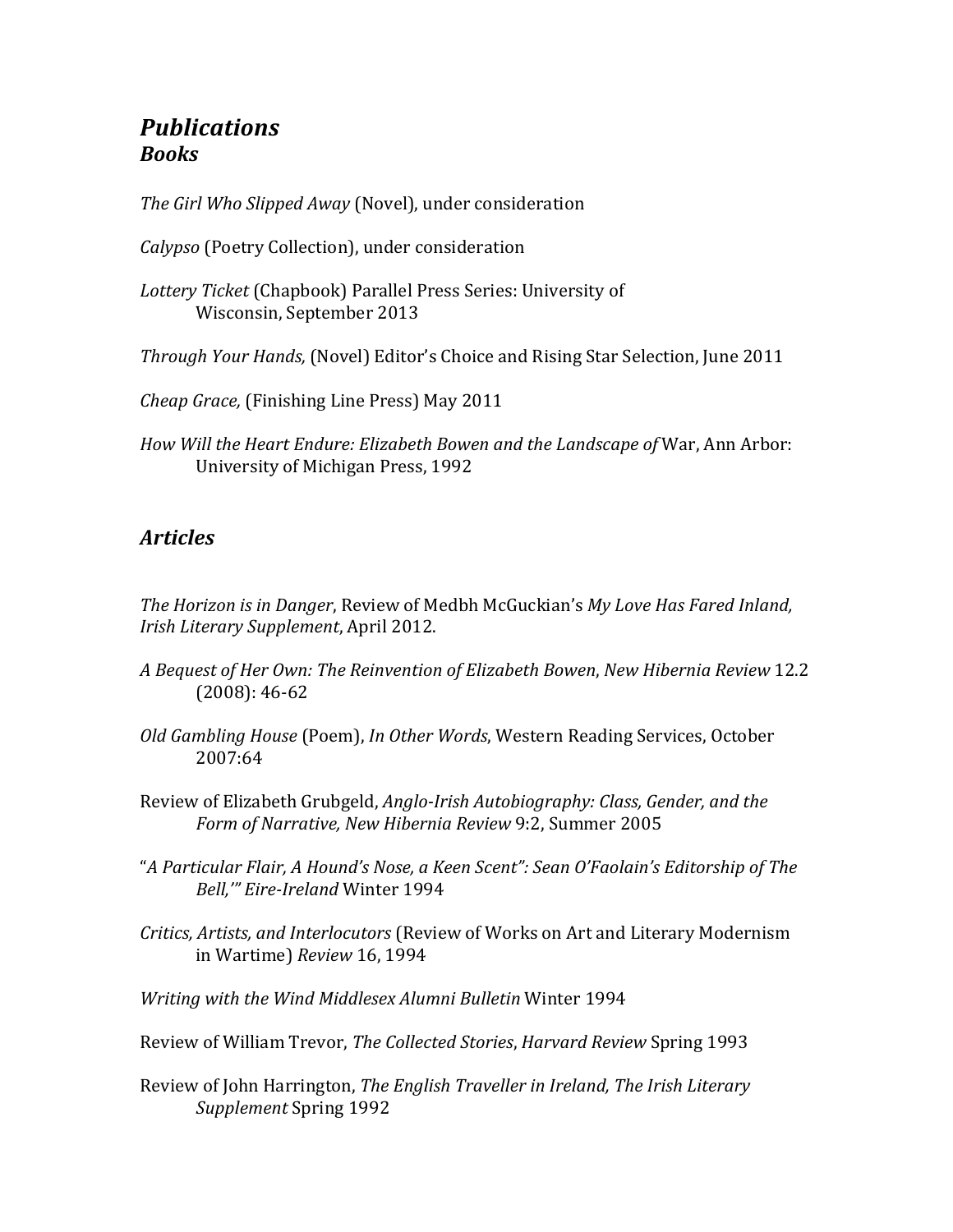- *Rifling the Past: Elizabeth Bowen's Wartime Autobiography," Notes on Modern Irish Literature* Volume 2, 1990
- "Ara Vos Prec": A Rescued Volume, Notes and Queries, December 1990 (Reprinted in D.C. Southam's *Guide to the Works of T.S. Eliot*
- The Territory of Elizabeth Bowen's Wartime Short Stories, The Library Chronicle of the *University of Texas at Austin,* New Series Number 48, 1989
- Research Assistant to George Bornstein, Ed., *W.B. Yeats: The Early Poetry*, Volume I (Ithaca: Cornell University Press, 1987)
- *The Garden Party* (poem) *The Christian Science Monitor* May 15, 1981

#### *Prizes and Awards*

- Department of English Teaching Award for Lecturers The Pennsylvania State University, April 2010
- Letters of Commendation for Distinguished Teaching, 2002-2004 Harvard University Extension School
- Invited Keynote Speaker: Elizabeth Bowen Centennial Conference, University College, Cork, July 1999
- Donald Murray Prize for Best First Book awarded to How Will the Heart Endure: Elizabeth Bowen and the Landscape of War, 1993 American Conference on Irish Studies
- Distinguished Teaching Certificate Harvard College, 1992

Rackham Fellow, University of Michigan, 1984-1989

- Rackham Dissertation Award, University of Michigan, 1988-1989
- Outstanding Teaching Fellow Award, 1989 University of Michigan
- John Ruskin Prize for Honors Senior Thesis awarded to: Sight and Sensibility: A Study of Praeterita, Harvard College,1981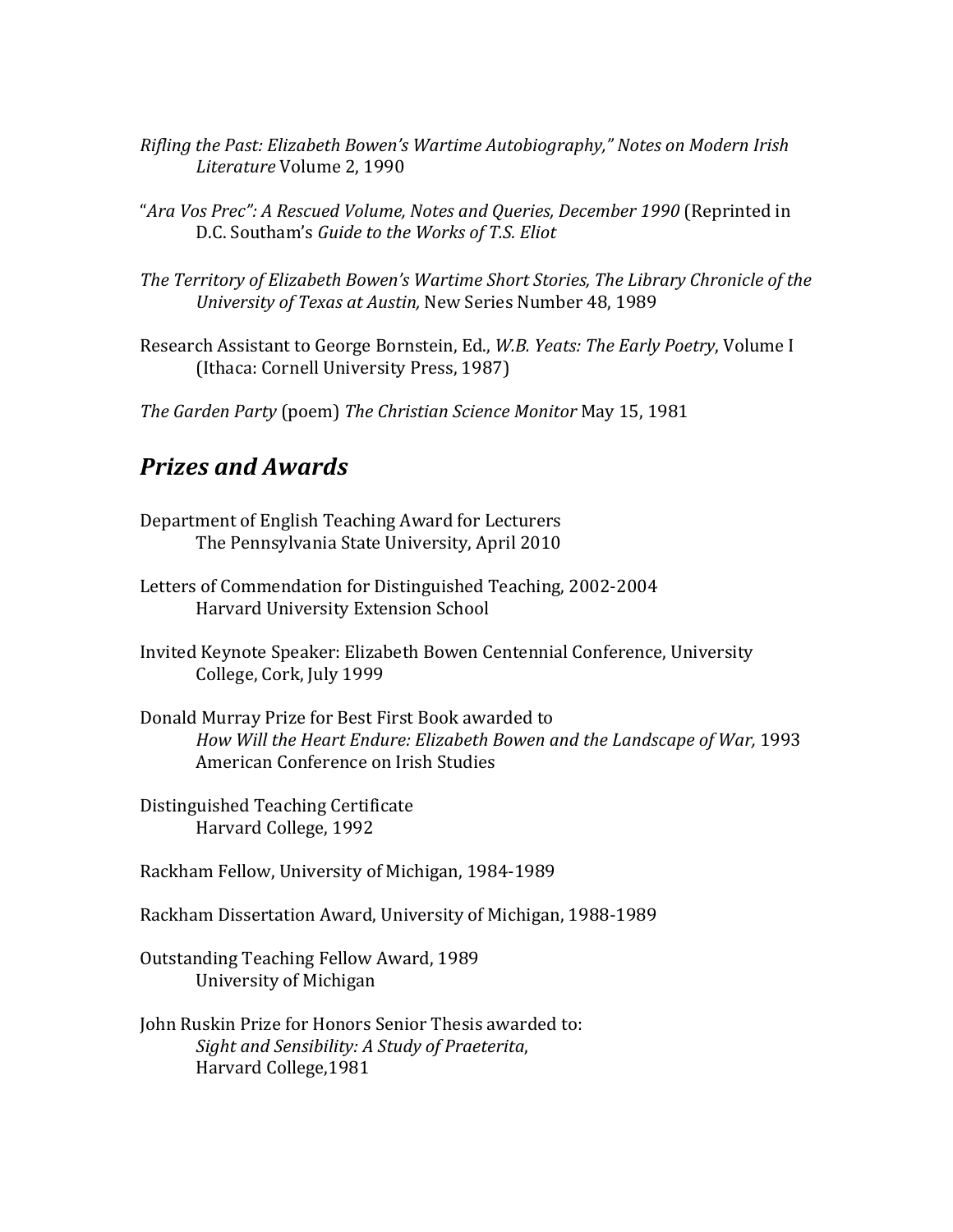Elizabeth Cary Agassiz Scholar, Radcliffe College, 1980-1981

### *Selected Papers and Readings*

Reading from *Lottery Ticket*, Ft. Lauderdale, Southern Conference on Irish Studies Meeting, February 2014

Reading from *Lottery Ticket*, Palmer Art Museum, Penn State, October 2013

Reading from *Lottery Ticket*, Chicago, American Conference on Irish Studies Annual Meeting, April 2013

Reading from *Lottery Ticket*, State College, Festival of Poets, April 2012

Reading from *Cheap Grace*, Palmer Art Museum, Penn State, October 2011

Reading from *Cheap Grace*,

American Conference on Irish Studies Annual Meeting, Madison, Wisconsin, April 2011

Reading from *Cheap Grace*, Penn State, American Conference on Irish Studies Annual Meeting, May 2010

Reading from *Cheap Grace,*  American Conference on Irish Studies Annual Meeting, Madison, Wisconsin, April 2011

Reading from *Cheap Grace*, Penn State, American Conference on Irish Studies Annual Meeting, May 2010

*An Inheritance of Her Own: Creative Inspiration in the Later Works of Eavan Boland*, Penn State, American Conference on Irish Studies Annual Meeting, May 2010

*Elizabeth Bowen at One Hundred and One*, 

University of Limerick, American Conference for Irish Studies Annual Meeting, July 2000

*A House Built on Anxious History*, Invited Speaker, Elizabeth Bowen Centennial Celebration, University College Cork, July 1999

Sean O'Faolain and the Bell, University College, Galway, American Conference for Irish Studies Annual Meeting, July 1992